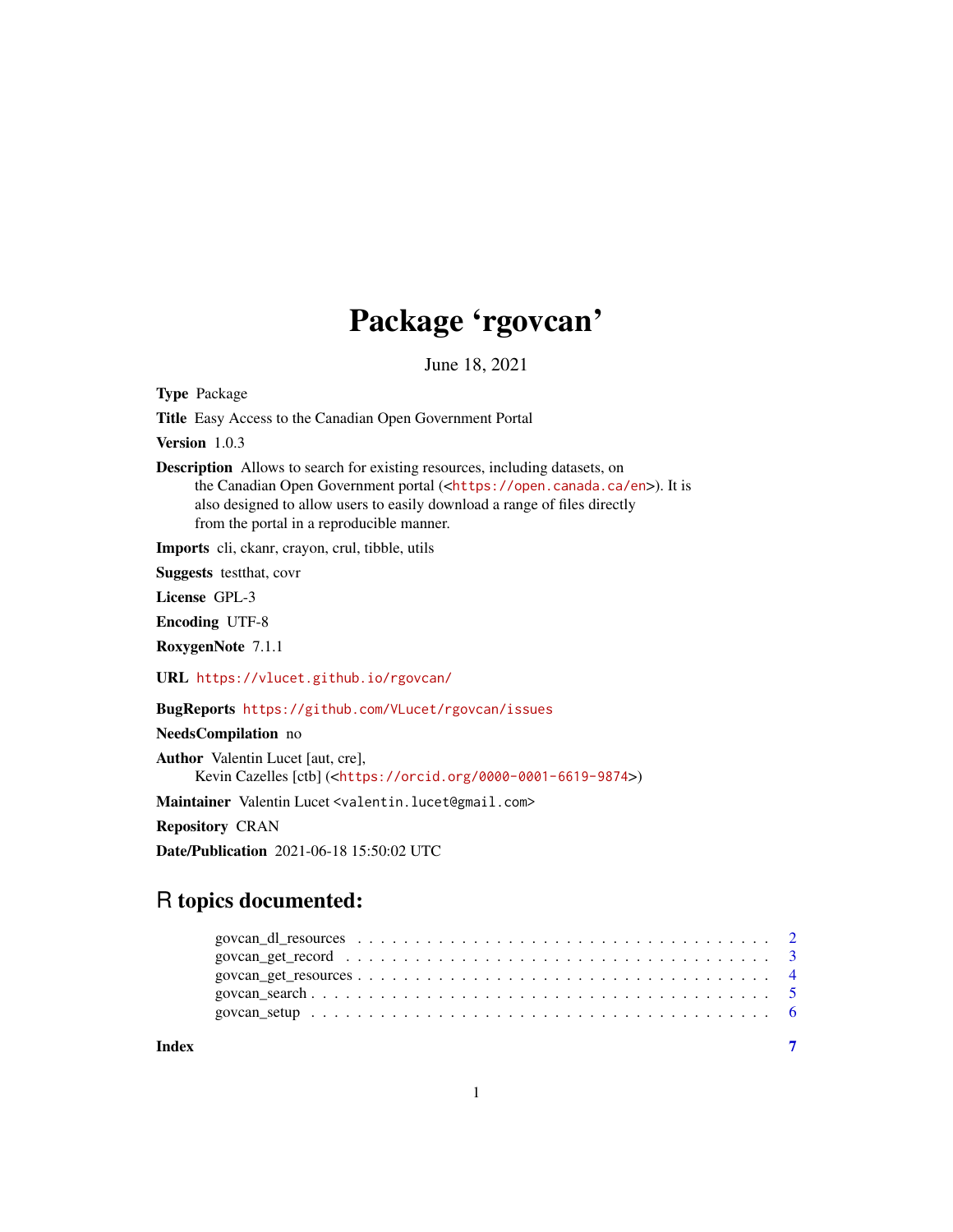<span id="page-1-0"></span>

#### Description

Download resources attached to a specific record or (i.e. a CKAN package) or to a stack of packages.

#### Usage

govcan\_dl\_resources(resources, excluded, included, path, id\_as\_filename, ...)

```
## S3 method for class 'ckan_resource'
govcan_dl_resources(
 resources,
 excluded = NULL,
 included = NULL,
 path = ".'',id_as_filename = FALSE,
  ...
\mathcal{L}## S3 method for class 'ckan_resource_stack'
govcan_dl_resources(resources, ...)
## S3 method for class 'character'
govcan_dl_resources(resources, ...)
## S3 method for class 'ckan_package'
govcan_dl_resources(resources, ...)
## S3 method for class 'ckan_package_stack'
govcan_dl_resources(resources, ...)
```
#### Arguments

| resources | An object of class ckan_package_stack or ckan_package, or a specific re-<br>source id, or (i.e. a CKAN package), or an object of type ckan_resource or<br>ckan_resource_stack. |
|-----------|--------------------------------------------------------------------------------------------------------------------------------------------------------------------------------|
| excluded  | (vector of characters) Files of this format(s) will <i>not</i> be downloaded (NULL ig-<br>nores this filter and is the default value).                                         |
| included  | (vector of characters) Only the files of this format(s) will be downloaded (NULL<br>ignores this filter and is the default value).                                             |
| path      | (character) name indicating where to store the data (default is the current work-<br>ing directory).                                                                           |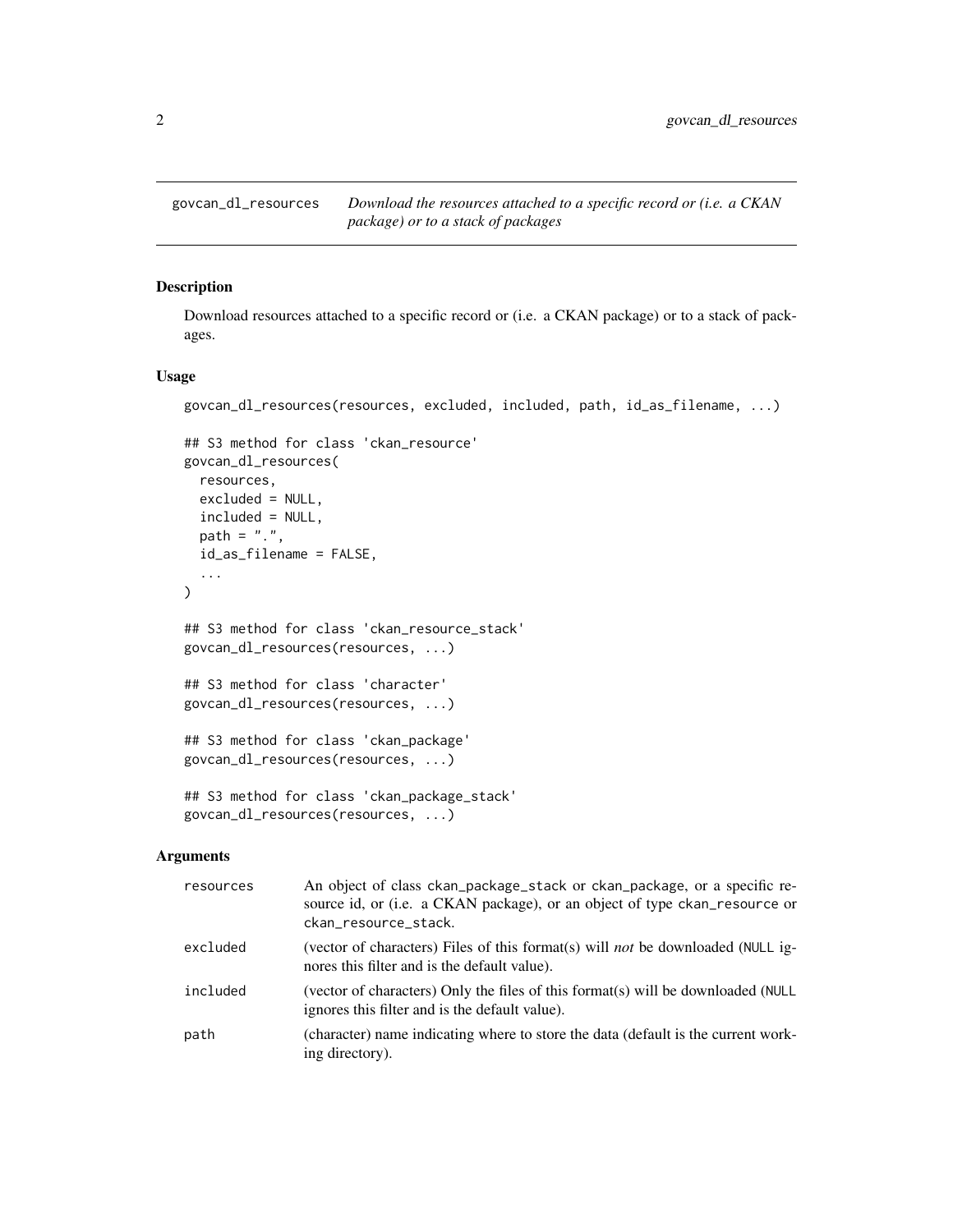<span id="page-2-0"></span>

|          | id_as_filename (logical) Use the resource identifier as file name. This is particularly useful when |
|----------|-----------------------------------------------------------------------------------------------------|
|          | two different resources have the same filename.                                                     |
| $\cdots$ | Curl arguments passed on to crul::verb-GET (see ckanr::ckan_fetch()).                               |

#### Details

File names are handled internally.

#### Value

A tibble of the download metadata (file id, package id, url, download path, format, storage location, associated data).

#### Methods (by class)

- ckan\_resource: Method for ckan\_resource objects.
- ckan\_resource\_stack: Method for ckan\_resource\_stack objects.
- character: Method for character objects.
- ckan\_package: Method for ckan\_package objects.
- ckan\_package\_stack: Method for ckan\_package\_stack objects.

#### Examples

```
## Not run:
id <- "b7ca71fa-6265-46e7-a73c-344ded9212b0"
dir <- tempdir(check = TRUE)
res <- govcan_dl_resources(id, path = dir)
## End(Not run)
```
govcan\_get\_record *Query OpenCan portal for a specific record (i.e. a CKAN package)*

#### Description

This function wraps [ckanr::package\\_show\(\)](#page-0-0) to access a specific record (or package, in CKAN terms) given its unique id

#### Usage

```
govcan_get_record(
 record_id,
  format_resources = FALSE,
 only_resources = FALSE,
  \ldots = NULL
)
```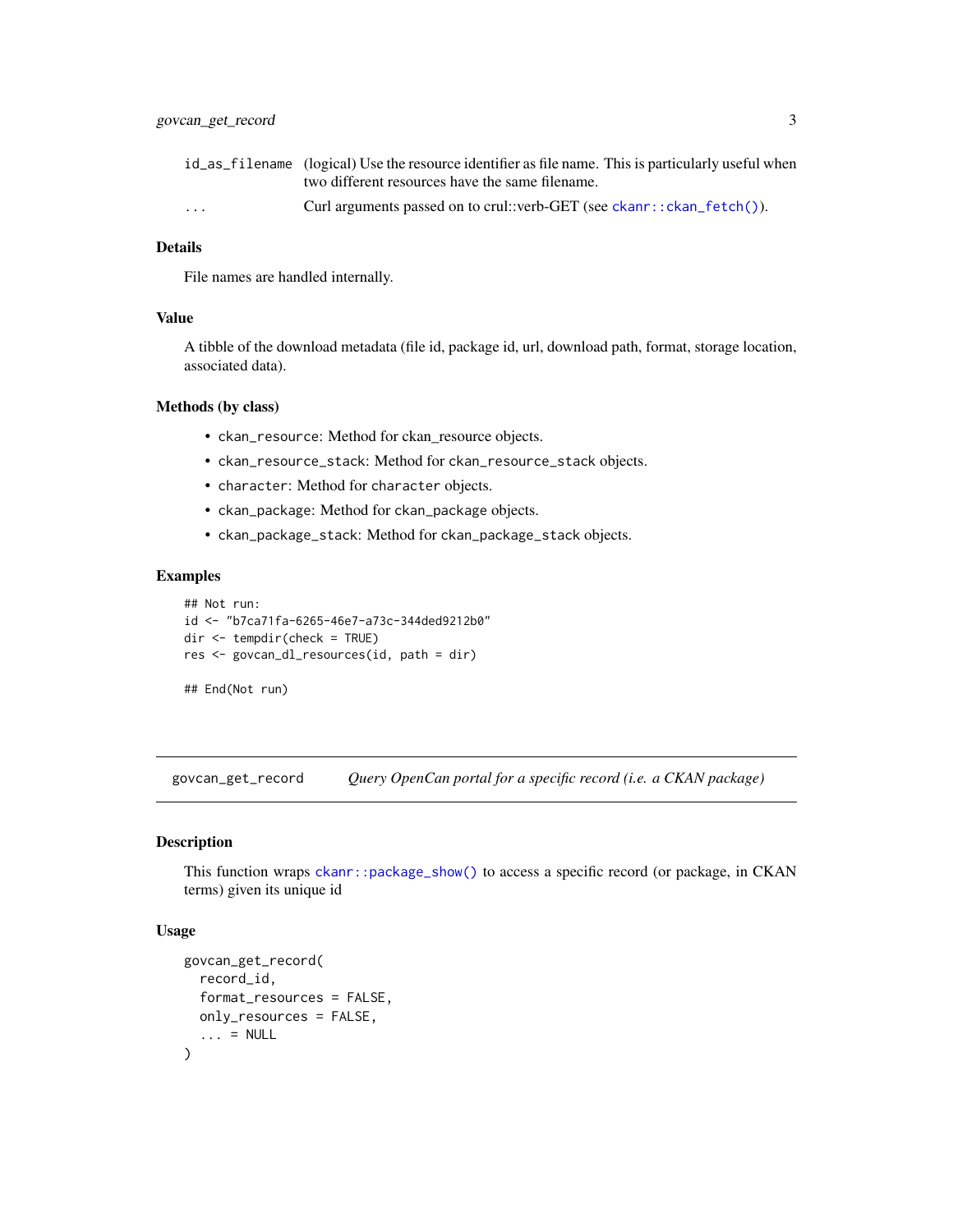#### <span id="page-3-0"></span>Arguments

| record_id        | (character) The id of the wanted dataset, which can be found with a search us-<br>ing govcan_search, or on https://open.canada.ca/en. The id is of the form                                |
|------------------|--------------------------------------------------------------------------------------------------------------------------------------------------------------------------------------------|
|                  | "4a2929ce-d6b1-49b0-b520-63be0859c552"                                                                                                                                                     |
| format_resources |                                                                                                                                                                                            |
|                  | (logical) Whether the function should return a formatted output of the resources<br>as a tibble or an unformatted list of resources (default is FALSE)                                     |
| only_resources   | (logical) Whether the function should return only the resources from the record<br>(list of files available for download). Resources can also be accessed with gov-<br>can show ressources |
|                  | More arguments to be passed on to ckanr::package_show()                                                                                                                                    |

#### Value

If only\_resources is TRUE, will return only the list of data files (resources) associated with the record queried else it will return all the output of the CKAN query. If format\_resources is TRUE, the resources are formatted to a tibble.

#### Examples

```
## Not run:
pid <- "b7ca71fa-6265-46e7-a73c-344ded9212b0"
pkg <- govcan_get_record(pid)
## End(Not run)
```
govcan\_get\_resources *Display or Query resources attached to a specific record or (i.e. a CKAN package) or to a stack of packages*

#### Description

Display resources attached to a specific record or (i.e. a CKAN package) or to a stack of packages

#### Usage

```
govcan_get_resources(x)
```
#### Arguments

| An object of the class ckan_package_stack or ckan_package, or an id of a |
|--------------------------------------------------------------------------|
| specific record or ( <i>i.e.</i> a CKAN package).                        |

#### Value

A object of class ckan\_resource\_stack or list of ckan\_resource\_stack objects.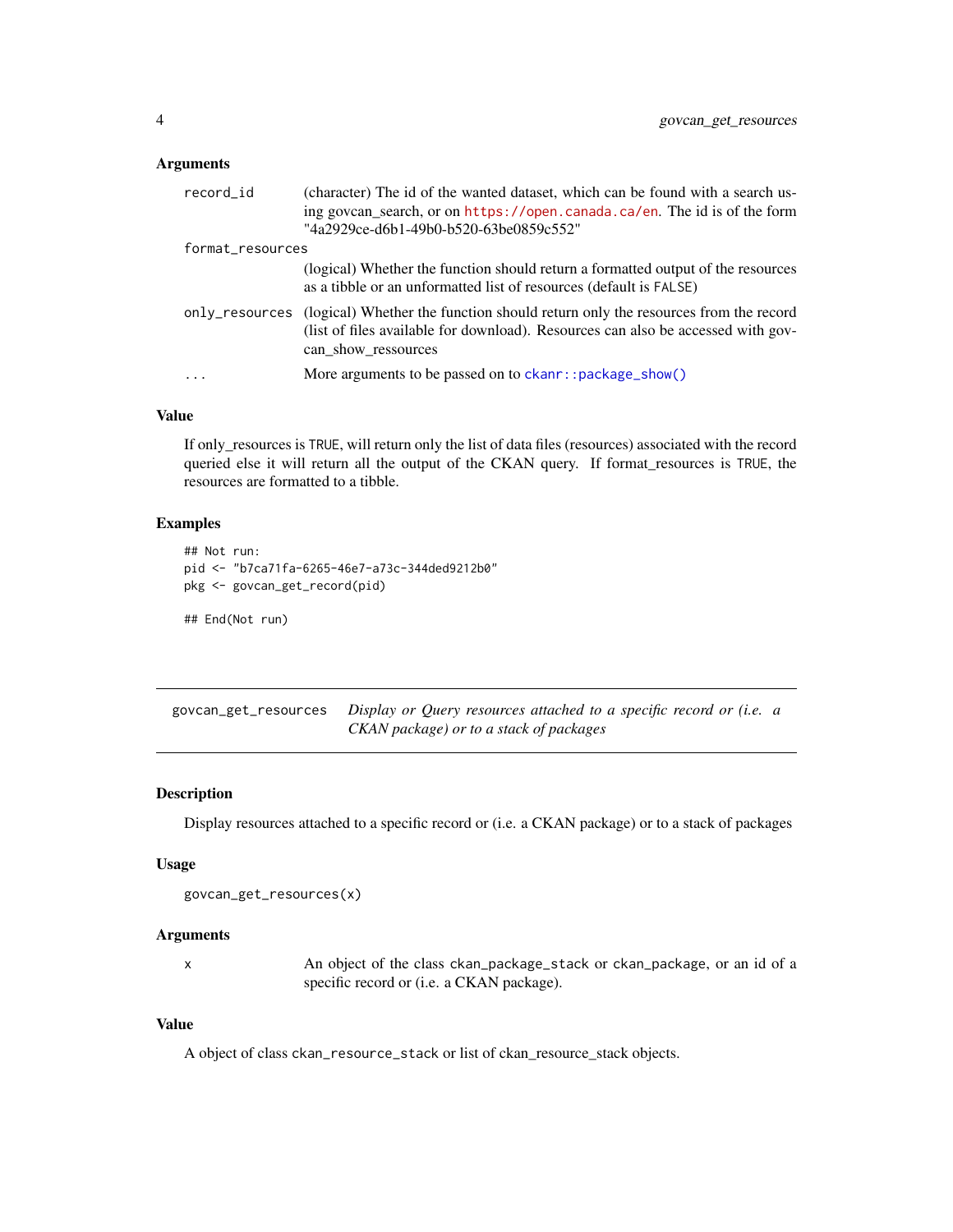#### <span id="page-4-0"></span>govcan\_search 5

#### Examples

```
## Not run:
search <- govcan_search("dfo", 10)
id_resources <- govcan_get_resources(search)
```
## End(Not run)

| govcan_search | Query OpenCan portal for datasets (CKAN packages) matching key- |
|---------------|-----------------------------------------------------------------|
|               | words                                                           |

#### Description

This function wraps [ckanr::package\\_search\(\)](#page-0-0) to search for any records matching a given set of keywords within the Open Canada Portal.

#### Usage

```
govcan_search(
  keywords,
  records = 10,
  only_results = TRUE,
  format_results = FALSE,
  ...
)
```
#### Arguments

| keywords     | (character vector) A set of keywords to query.                                                                                                                                                          |
|--------------|---------------------------------------------------------------------------------------------------------------------------------------------------------------------------------------------------------|
| records      | (numeric) The number of matching records to return from the CKAN query<br>(number of rows in the JSON output), default to 10.                                                                           |
| only_results | (logical) Whether the function should return only the results without the query<br>metadata (default is TRUE).                                                                                          |
|              | format_results (logical) Whether the function should return a formatted output of the results as<br>a tibble or an unformatted version under the form of a list of CKAN packages<br>(default is FALSE). |
| $\cdots$     | More arguments to be passed on to ckanr::package_search().                                                                                                                                              |

#### Value

If only\_results is TRUE and format\_results is FALSE (recommended), will return only the results of the search as a CKAN\_package\_stack. If only\_results is FALSE, will return a list including also the query metadata. If format\_results is TRUE, the function formats the output as a data frame (not CKAN packages).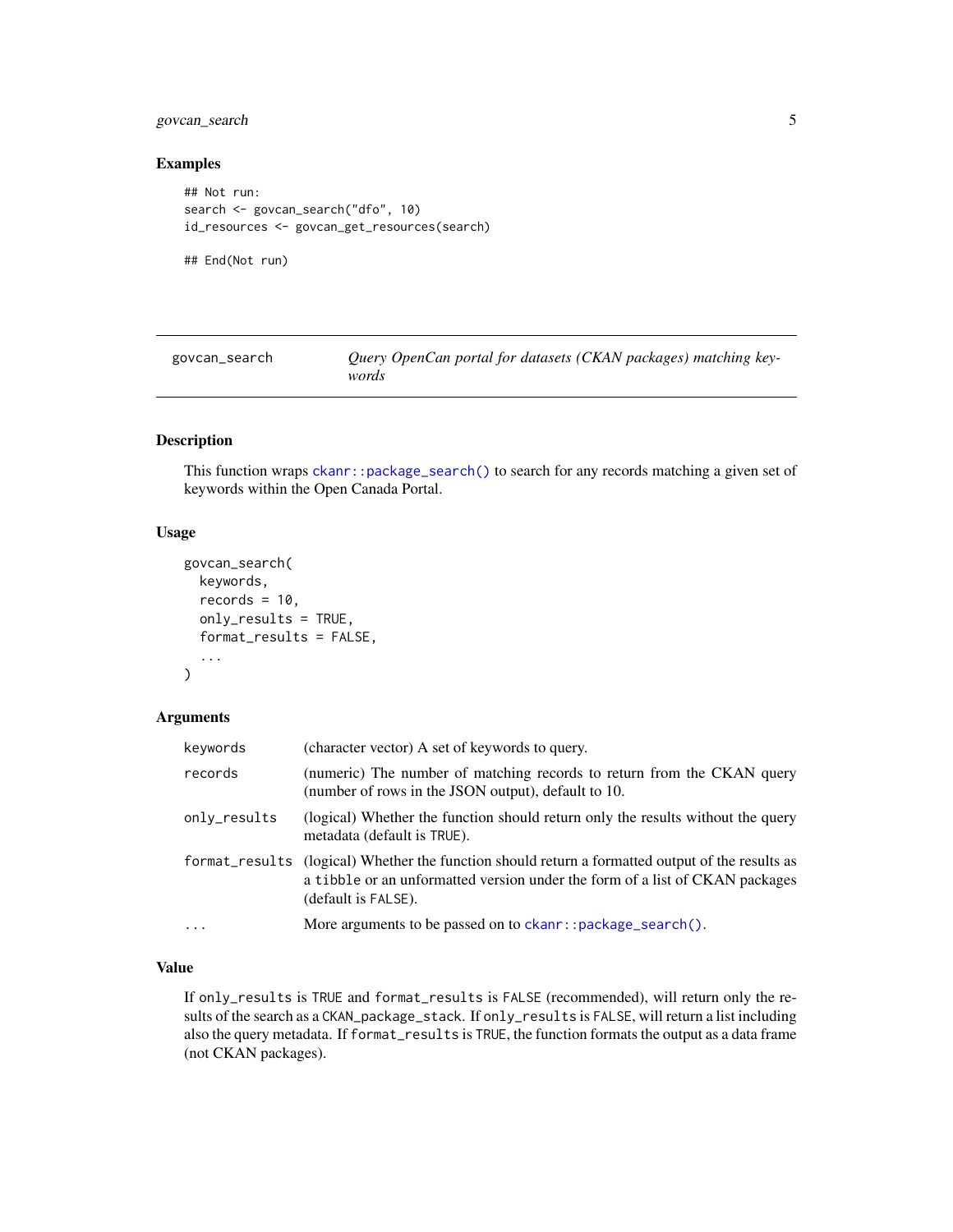#### Examples

```
## Not run:
search <- govcan_search("dfo", 10)
search_format <- govcan_search("dfo", 10, format_results = TRUE)
search_list <- govcan_search("dfo", 10, only_results = FALSE)
search_list_format <- govcan_search("dfo", 10, format_results = TRUE,
                                   only_results = FALSE)
```
## End(Not run)

govcan\_setup *Set or reset the ckanr URL*

#### Description

Set or reset the ckanr URL to the Open Canada portal URL <https://open.canada.ca/data/en>

#### Usage

govcan\_setup(url = "https://open.canada.ca/data/en")

#### Arguments

url Open Canada portal URL.

#### Value

This function invisibly returns the URL sent as input.

#### Examples

```
## Not run:
govcan_setup("https://open.canada.ca/data/en")
```
## End(Not run)

<span id="page-5-0"></span>